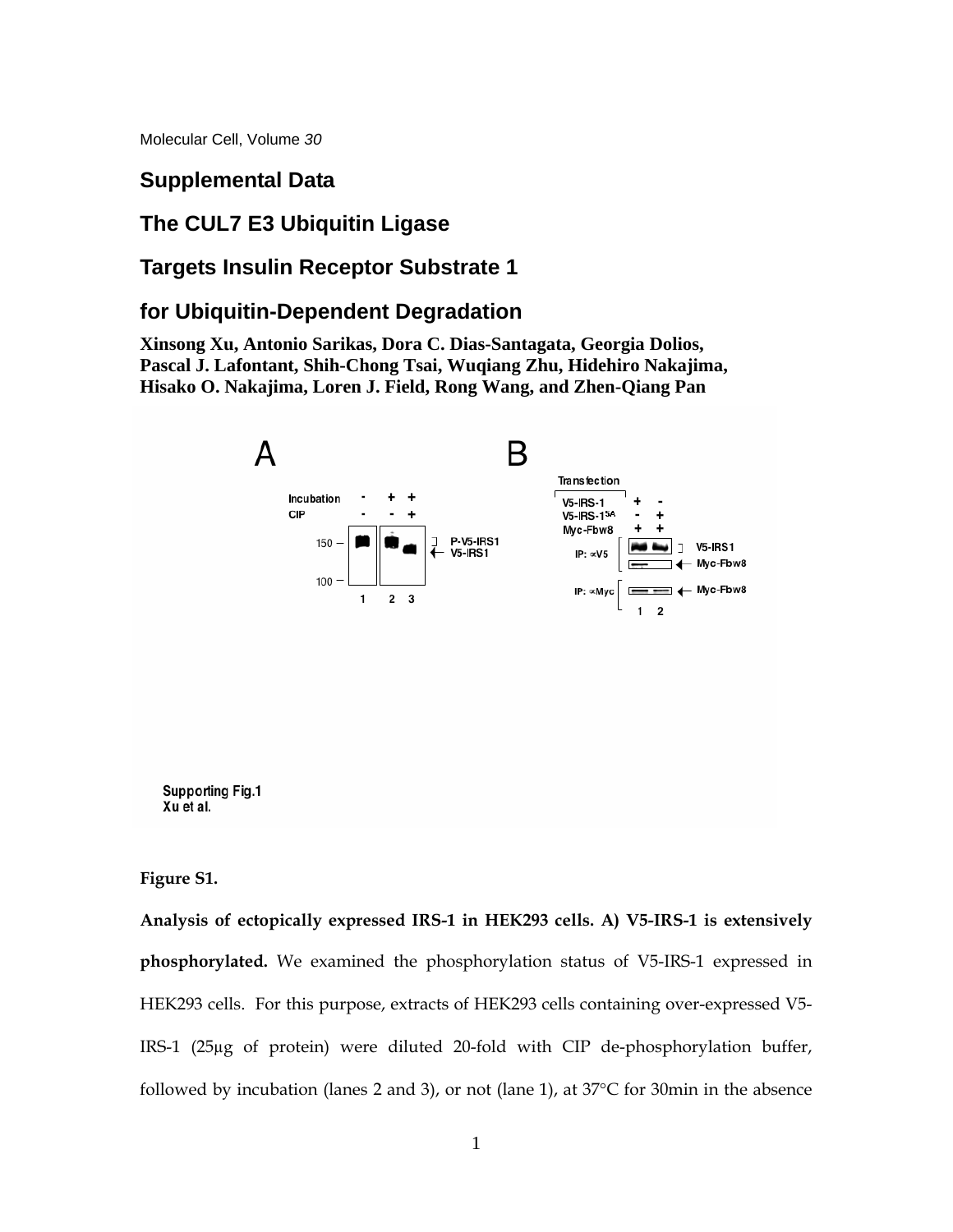(lane 2) or presence of CIP (10 unit; lane 3). One third of the reaction mixture was electrophoresed through 6% SDS-PAGE and probed for V5. The results showed that all forms of V5-IRS-1 were converted into a fast-migrating species upon incubation with alkaline phosphatase. Similar results were observed with λ-phosphatase (data not shown). Thus, V5-IRS-1, when expressed in HEK293 cells, is phosphorylated extensively. **B) Mutation 5A reduces IRS-1' ability to interact with Fbw8.** Coimmunoprecipitation experiments were employed to evaluate the effects of quintuple mutation (5A) on interactions with Fbw8. Note that adjustment was made in this assay in order to express V5-IRS-1 at levels high enough to evaluate interactions with Myc-Fbw8. For this purpose, high amount of vector DNA for V5-IRS-1 or mutant 5A (2µg of DNA instead of 1µg in the other experiments) was introduced into HEK293 cells. As shown, while the wild type V5-IRS-1 interacted with Myc-Fbw8 in HEK293 cells, the association between Myc-Fbw8 and V5-IRS-15A was barely detectable (compare lanes 1 and 2), despite the presence of comparable amounts of Myc-Fbw8 and V5-IRS-1 or mutant 5A. Thus, it is likely that the quintuple mutation (5A) impairs IRS-1's ability to interact with Fbw8.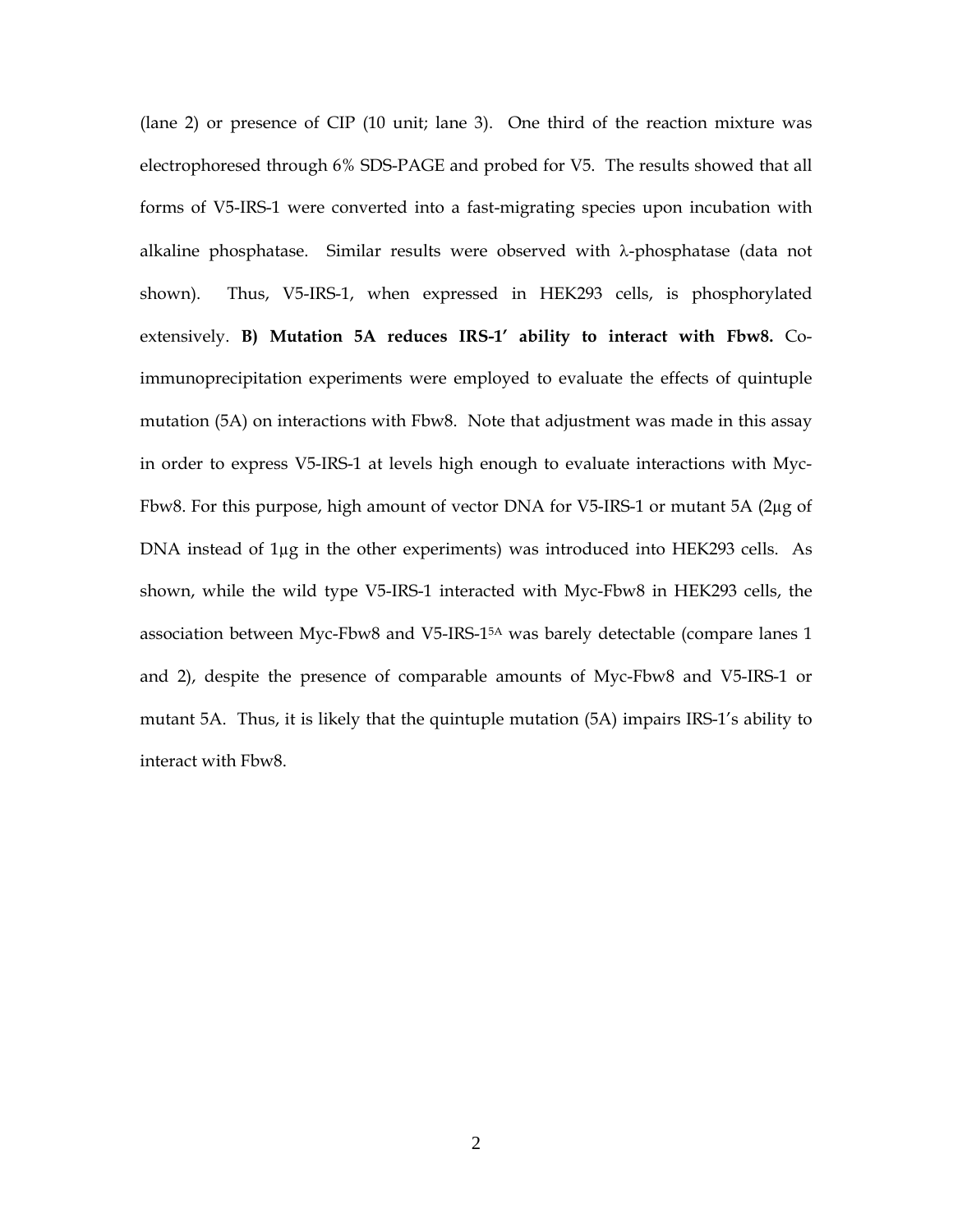

#### **Supporting Fig.2** Xu et al.

### **Figure S2.**

**A) Coomassie stain analysis of GST-Fbw8/His-Skp1.** A complex of GST-Fbw8 and Skp1 was assembled in bacteria (BL21) transformed with pGEX-4T3/pET-15b-(GST-Fbw8)-(His-Skp1). Typically, extracts (200µl), prepared as previously described (Wu *et al*., 2000b), were absorbed to glutathione beads (20µl) and the resulting matrix was washed extensively and used for binding experiment. It is estimated that the beads contained approximately 1µg of the GST-Fbw8/Skp1 complex. Glutathione beads (20µl)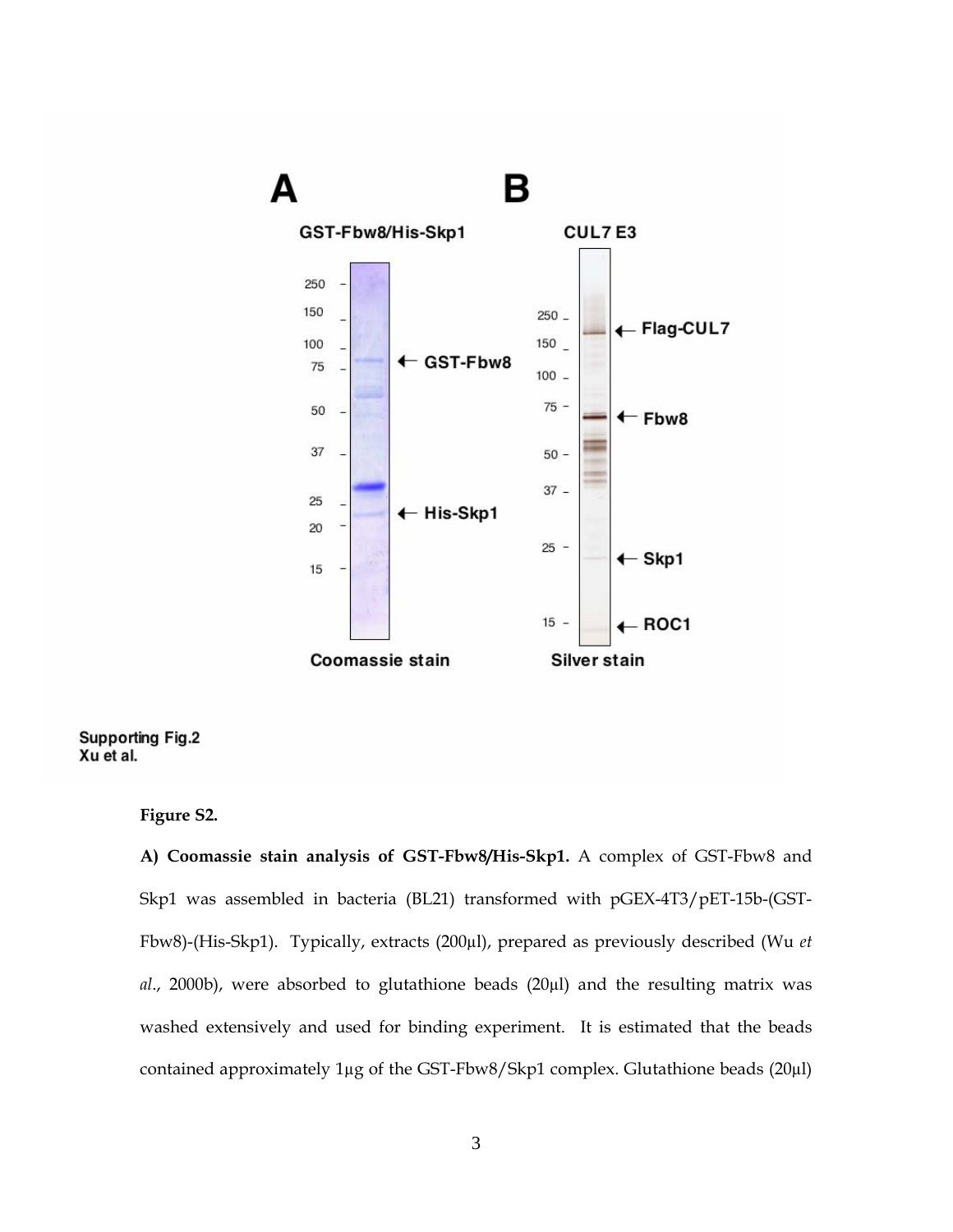coupled with 5µg of GST were used as control. Shown is Coomassie stain analysis of purified GST-Fbw8/Skp1 complex (~0.5µg). **B) Silver stain analysis of the affinitypurified CUL7 E3.** Twenty five liters of 293FC7 cells that constitutively express Flag-CUL7 were grown in suspension, and extracts (20ml) were prepared and adsorbed to M2 matrix (0.5ml), followed by elution of the CUL7 E3 with Flag peptide, using procedures described previously (Dias *et al*., 2002). The elutes were concentrated to a final volume of  $100\mu$ l (~0.5pmol/ $\mu$ l) by using centrifugal filters (Millipore). An aliquot (0.3pmol) was analyzed by 4-20% SDS-PAGE followed by silver stain.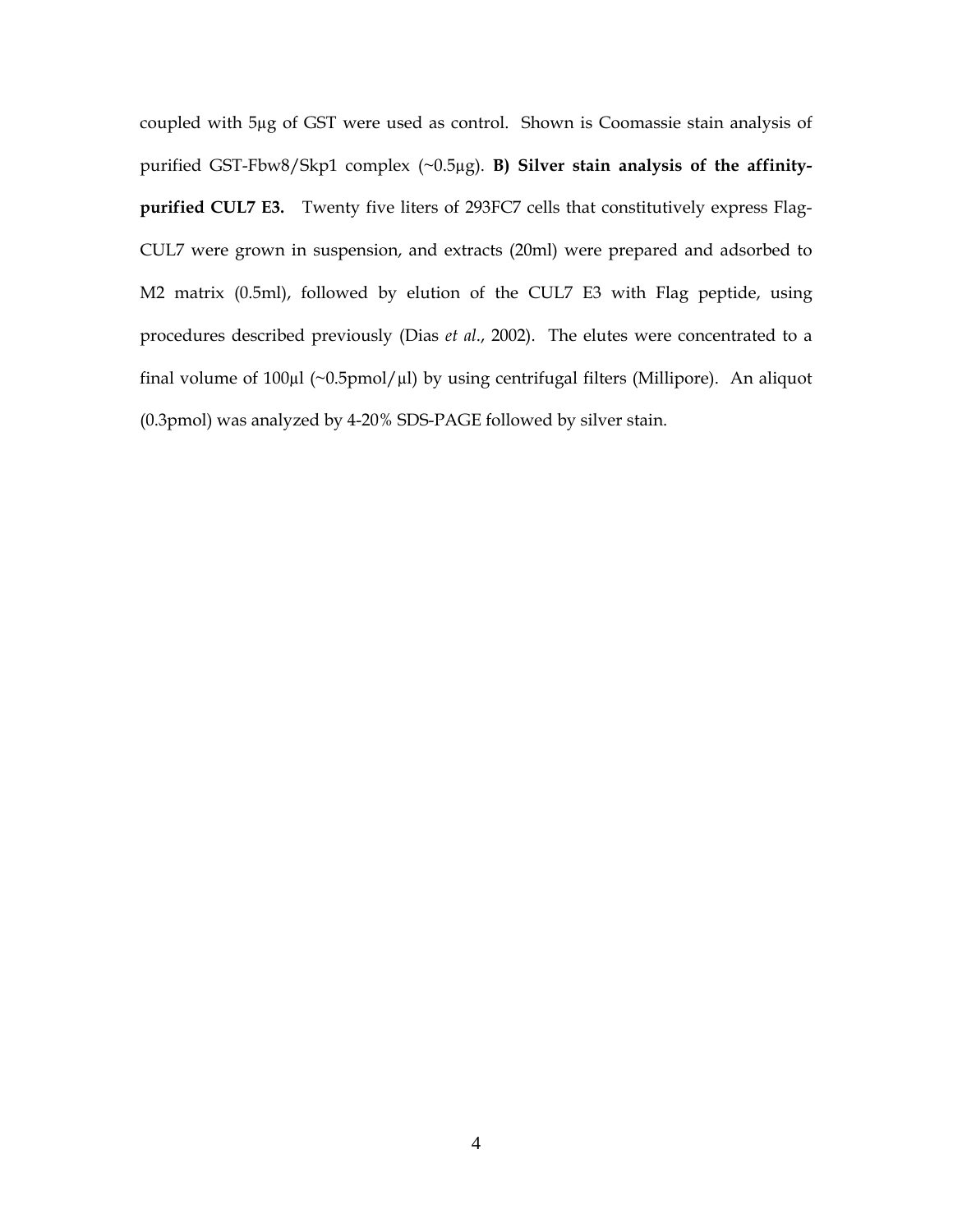

#### Supporting Fig. 3 Xu et al.

**Figure S3.** 

**35S-IRS-1 is bound to GST-Fbw8/Skp1.** Glutathione beads (20µl), containing approximately 1µg of the GST-Fbw8/Skp1 complex or 5µg of GST, were prepared as described in supporting Fig. 2A. The beads were mixed with 35S-IRS-1 (5µl), synthesized from the rabbit reticulolysates (TNT Coupled Reticulocyte Lysate Systems, Promega Corp.). The mixture was incubated at  $4^{\circ}$ C for 1h on a thermomixer (1,300rpm; Eppendorf) and the resulting beads were washed 3 times with buffer containing 10mM Tris-HCl, pH 7.4, 500mM NaCl, 0.5%NP-40, 5mM EDTA, and 5mM EGTA, prior to separation through 6% SDS-PAGE analysis followed by autoradiography. Input 35S-IRS-1 (20%) was shown in lane 1.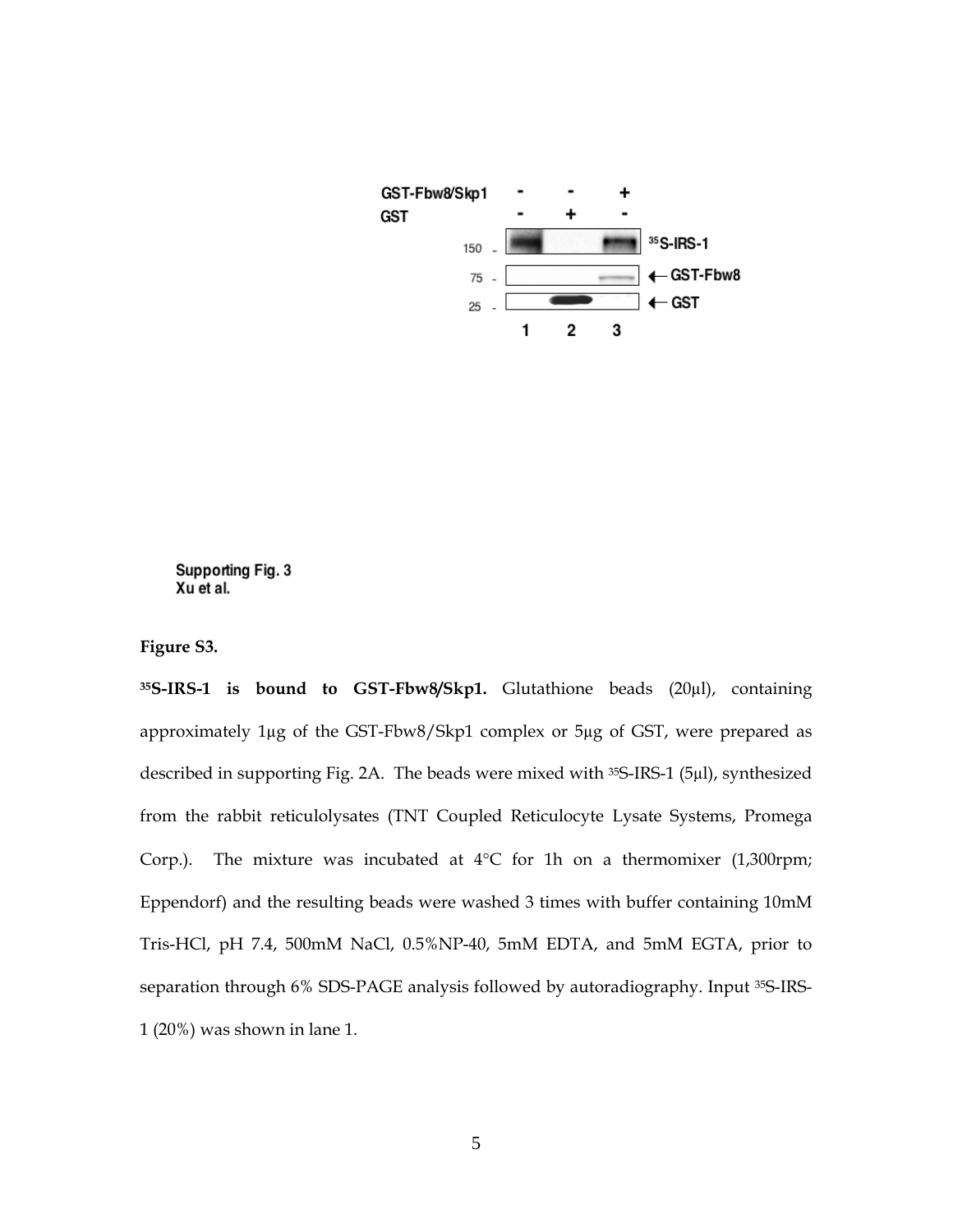

**Supporting Fig. 4** Xu et al.

**Figure S4.** 

**Genetic ablation of mouse** *cul7***. A) A diagram for** *cul7* **targeting strategy.** The mouse CUL7 locus was disrupted by homologous recombination. The CUL7 gene spans ca. 14.2 kb of genomic DNA, and consists of 26 exons. The targeting vector spanned ca. 10 kb of CUL7 genomic DNA encompassing 4 kb of 5' flanking sequence through intron 9. Within the targeting vector, exons 2-4 were replaced with a PGK-neo cassette such that the CUL7 translation initiation site (located in exon 2) would be disrupted via homologous recombination. A PGK-TK cassette was inserted into the 3' end of the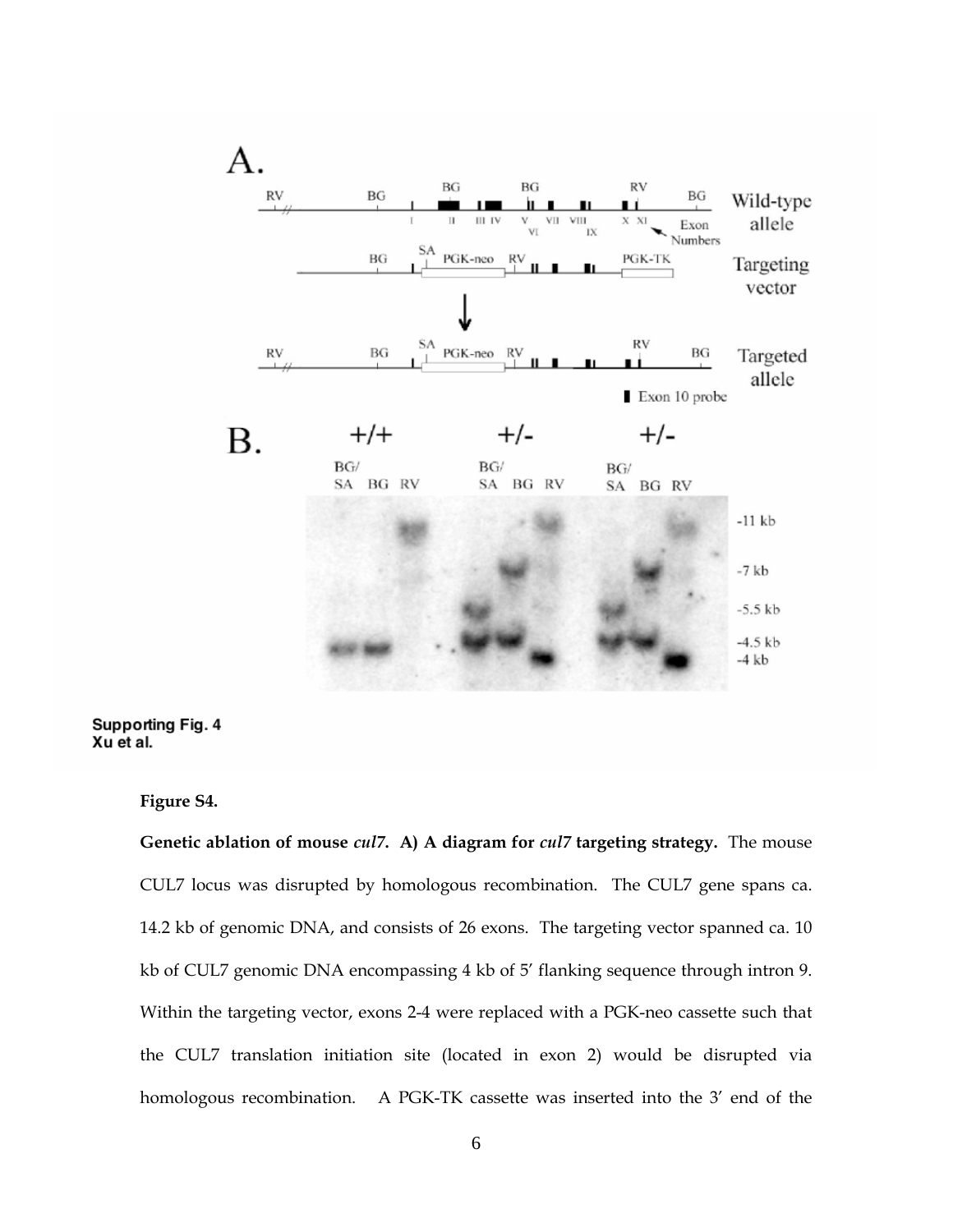targeting vector. The DNA was linearized and electroporated into CCE ES cells using standard techniques. G418-resistant/gancyclovir resistant clones were isolated and screened via Southern blot to identify correctly targeted homologous recombination events. Digestion of the wild-type CUL7 allele with Bgl II + Sal I (BG+SA), Bgl II (BG), and Eco RV (RV) gives rise to restriction fragments of 4.5, 4.5 and 11 kb, respectively, when hybridized with an exon 10 probe (note that exon 10 lies outside of the targeting vector). Digestion of a correctly targeted CUL7 allele with Bgl II + Sal I, Bgl II, and Eco RV gives rise to restriction fragments of 5.5, 7 and 4 kb, respectively, when hybridized with an exon 10 probe. **B) Southern analysis.** A diagnostic Southern blot of DNA from one wild type and two targeted ES clones is shown. The pattern of the restriction digests indicates that the two clones were correctly targeted.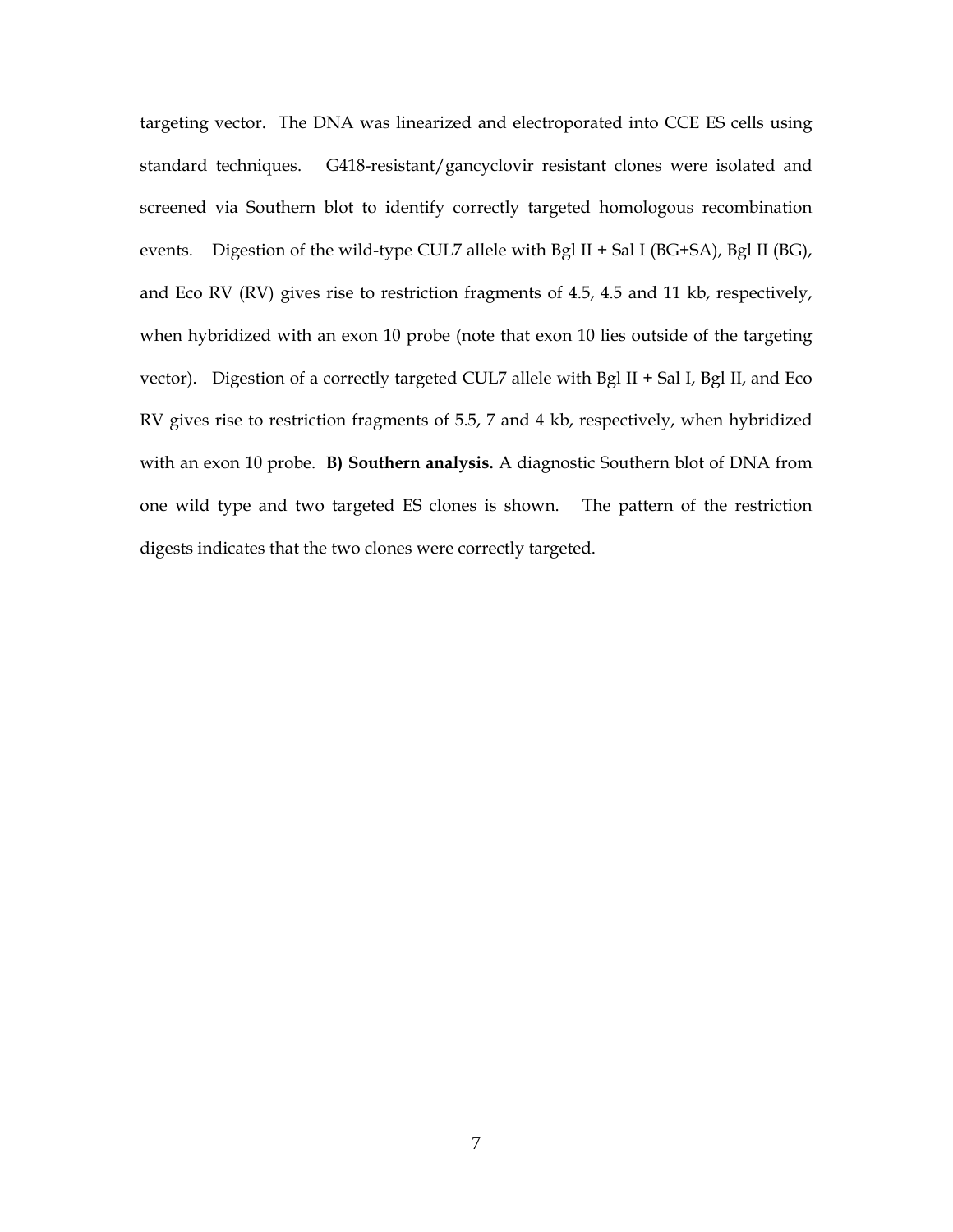

Supporting Fig. 5<br>Xu et al.

**Figure S5.** 

**Generation and analysis of** *cul7-/-* **mice. A) Genotyping** *cul7-/-* **mice.** Three targeted ES cell lines were generated and injected into recipient C57Bl/6J blastocysts. The chimeric animals produced from these crosses were bred, and germ line transmission was observed with chimeras from two of the ES cell lines. CUL7+/- mice were then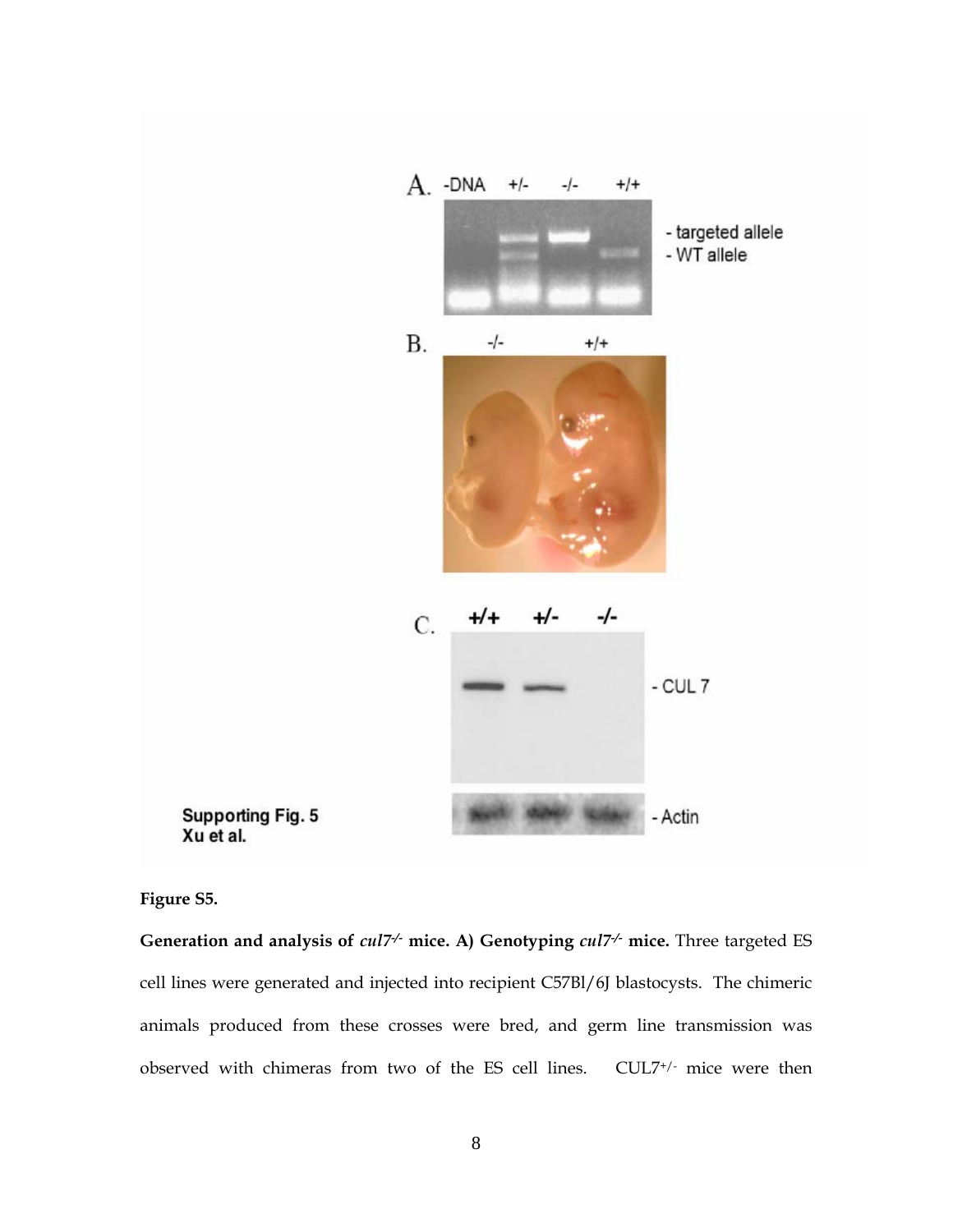interbred; no homozygous CUL7-/- offspring were observed (a total of 114 offspring mice were screened; 33 CUL7  $+/+$  and 77 CUL7<sup>+</sup>/ $\cdot$  were obtained), suggesting that loss of CUL7 might result in embryonic lethality. Accordingly, timed pregnancies were generated, and embryos were harvested at 14.5 days PC. A diagnostic PCR assay was used to genotype the embryos. Embryos with CUL7-/- genotype were readily identified. **B) Growth defects of** *cul7-/-* **mice.** CUL7-/- littermates exhibited gross growth retarded as compared to CUL7+/+. This phenotype is very similar to that observed by DeCaprio and colleagues (Arai *et al.,* 2003). **C) Immunoblot analysis of CUL7+/+ and CUL7-/- MEFs.** Western blot analyses with a CUL7-specific monoclonal antibody (Dowell *et al*., 2007) revealed an approximately 50% reduction in CUL7 protein levels in embryonic fibroblasts isolated from CUL7+/- embryos as compared to fibroblasts from CUL7+/+. No CUL7 protein was detected in embryos from CUL7-/- embryos. The lower panel shows the load control (actin was visualized).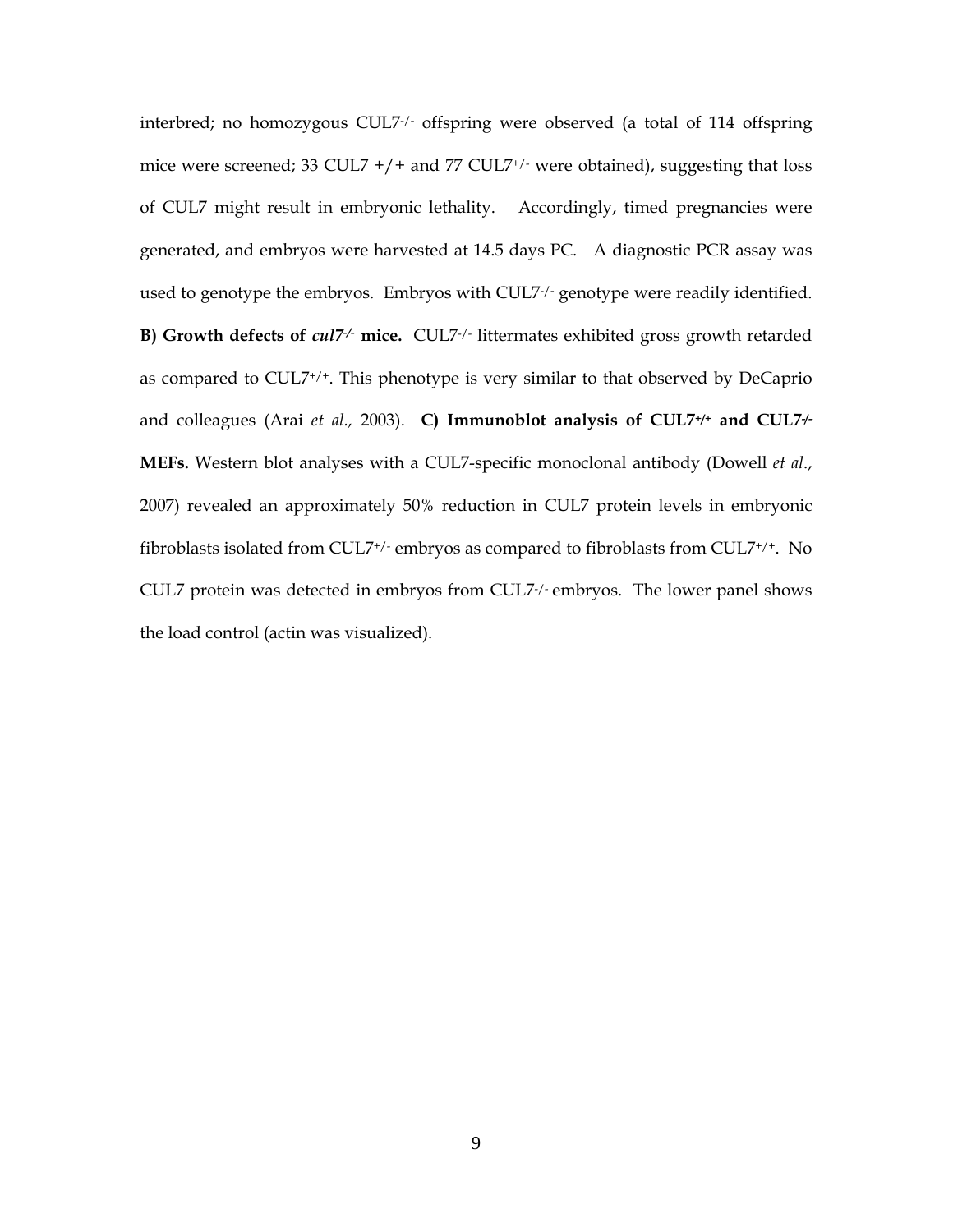

**Supporting Fig.6** Xu et al.

**Figure S6.** 

**Analysis of Akt and ERK signaling in** *Cul7***-/- MEFs. A) Activation of Akt and ERK in**  *Cul7***-/- MEFs.** MEFs were grown in DMEM plus 10% FBS. Extracts (50μg of protein) were separated by 10% SDS-PAGE followed by immunoblot analysis to monitor the levels of activated Akt and ERK. **B) Effects of PI3-K and MEK inhibitors on ERK**  signaling in *Cul7<sup>+</sup>* MEFs. MEFs were serum-starved for 16h prior to treatment with IGF-1 (3nM) for 30min. For inhibitor experiments, cells were treated with PD98059  $(50\mu)$ , U0126  $(10\mu)$ , or LY294002  $(50\mu)$  one hour prior to the addition of IGF-1 and these inhibitors remained in the culture media for the duration of IGF-1 treatment.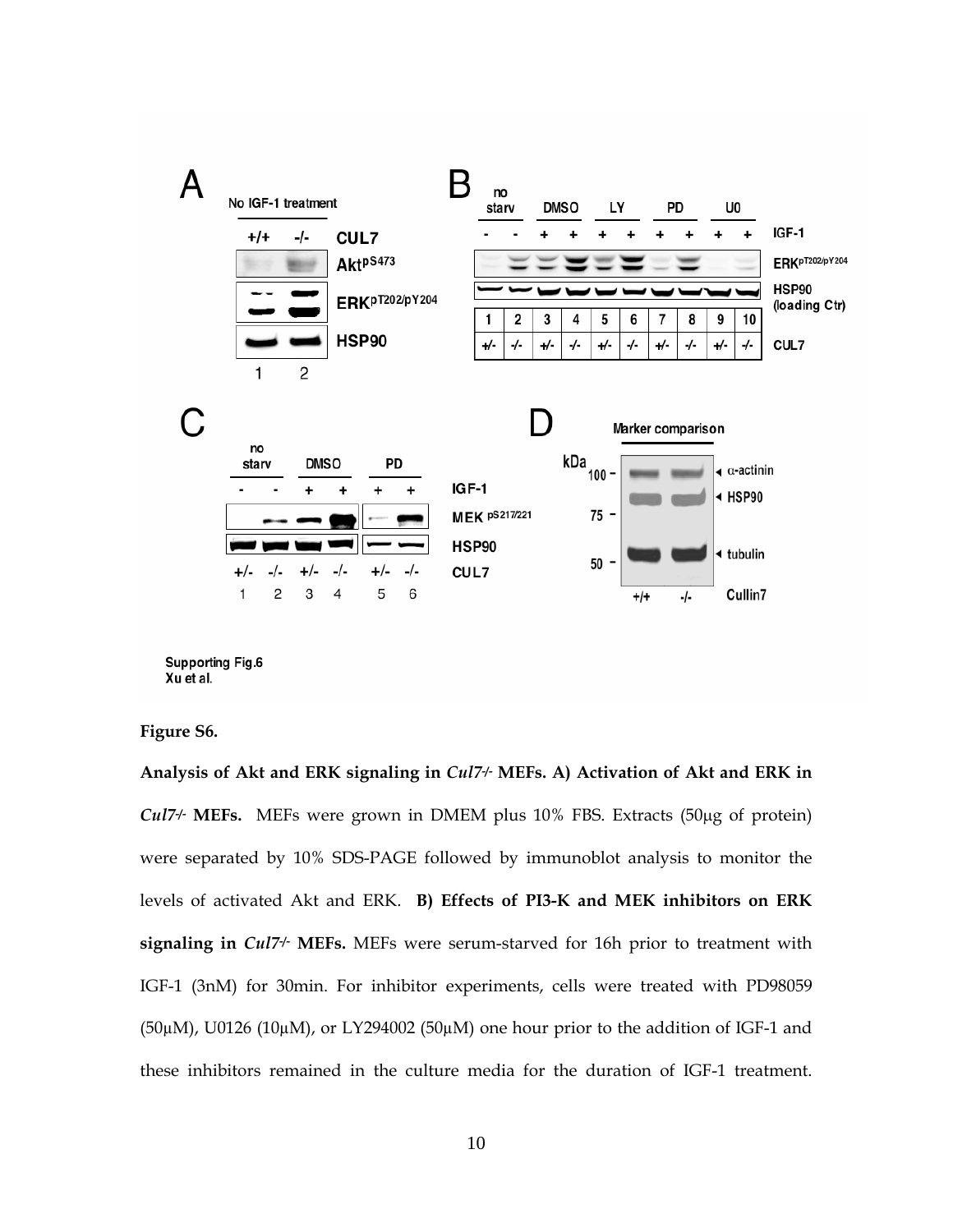Extracts (100μg of protein) were separated by 10% SDS-PAGE followed by immunoblot analysis to monitor the levels of activated ERK. In lanes 1 and 2, cells were not serum starved. Note that *Cul7*+/- and *Cul7*+/+ MEFs were nearly identical in response to IGF-1 for activation of ERK. **C) Effects of PD98059 on MEK activity.** MEFs were treated without (lanes 1 and 2) or with (lanes 3-6) serum-starvation for 16h. Cells were then treated with DMSO (lanes 3 and 4) PD98059 (50µM; lanes 5 and 6) one hour prior to the addition of IGF-1 (3nM) and the inhibitor remained in the culture media for the duration of IGF-1 treatment (30min). Extracts (100μg of protein) were separated by 10% SDS-PAGE followed by immunoblot analysis to monitor the levels of activated MEK (MEKpS217/221). Of note, *Cul7*+/- and *Cul7*+/+ MEFs are nearly identical in response to IGF-1 for activation of MEK. **D) Comparison of various markers for loading control.** Extracts (100μg of protein) from *Cul7*+/+ and *Cul7*-/- MEFs were compared for various loading markers.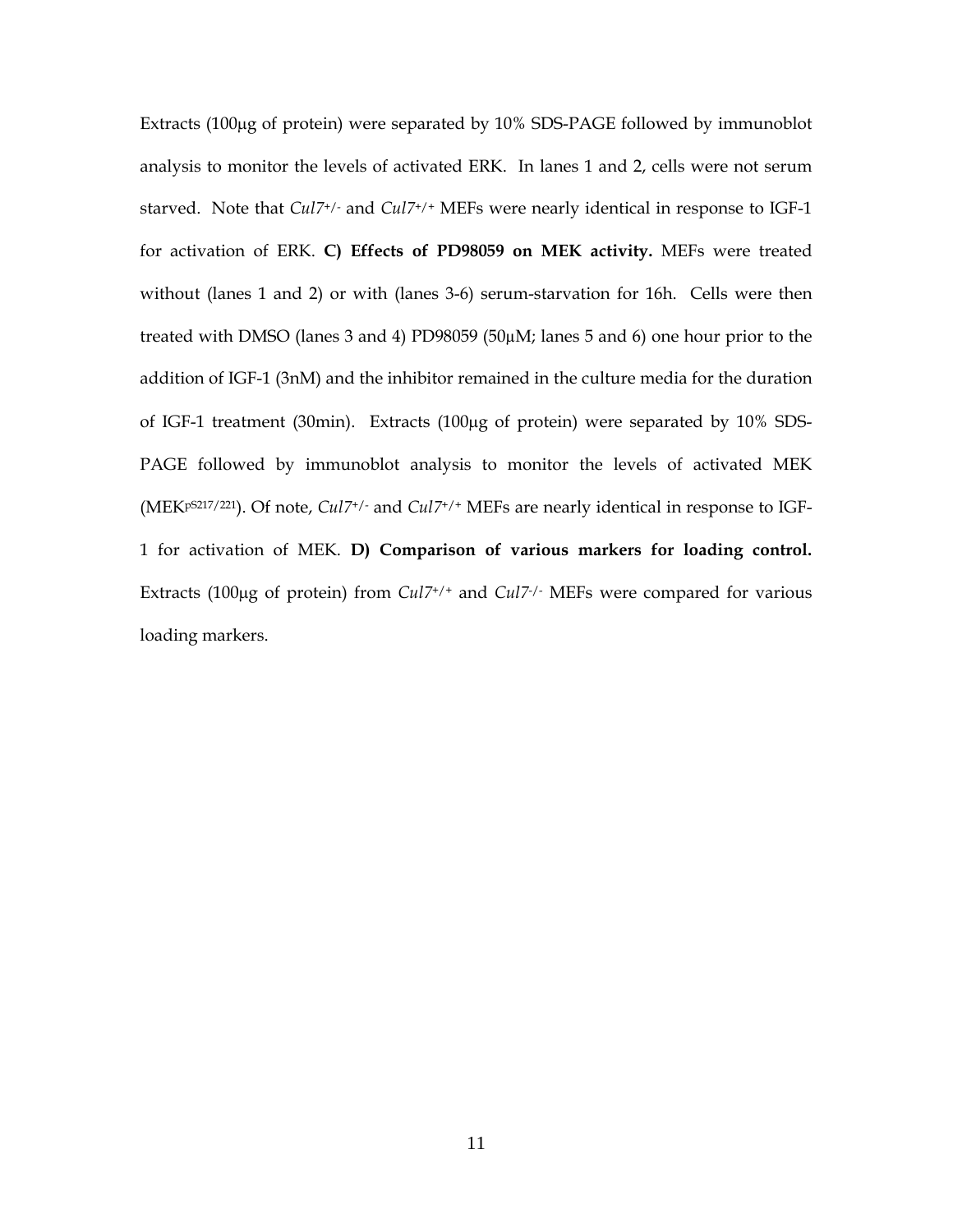

**Supporting Fig.7** Xu et al.

**Figure S7.** 

# **IRS-1 depletion decreases Akt and ERK activation in response to IGF-1.** CUL7-/- MEFs

(at passage 4) were treated with scramble siRNA (lanes 1-5) or IRS-1 siRNA (lanes 6-10)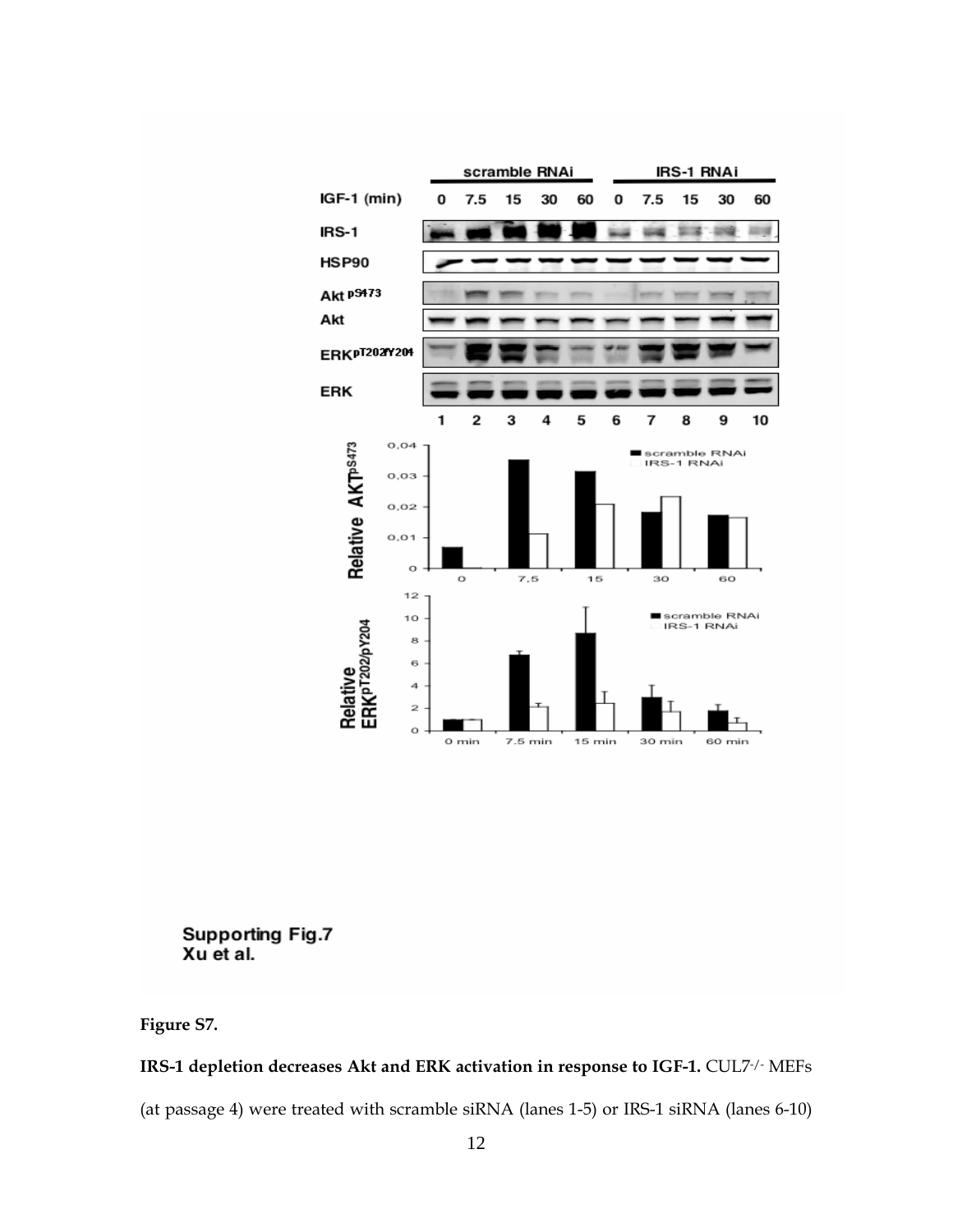at a concentration of 24nM. SiRNA was obtained from Dharmacon and transfection was carried out following Dharmacon's instruction. At 32h post-transfection, the MEFs were serum-starved for 16h prior to treatment with (lanes 2-5 and 7-10) or without (lanes 1 and 6) IGF-1 (3nM) for indicated times. Extracts (50μg of protein) were separated by 6% or 4-20% SDS-PAGE followed by immunoblot analysis to monitor the levels of IRS-1, phosphorylated and total Akt and ERK, as well as HSP90 (as a control for equal loading). The relative amounts of phosphorylated and total Akt or ERK were quantitated by Odyssey Infrared Imaging and the ratio of phosphorylated Akt (or ERK) *vs* total pool is expressed graphically. While the Akt graph depicts the quantitation of the representative blot shown in this figure, the ERK graph summarizes the results of two independent experiments.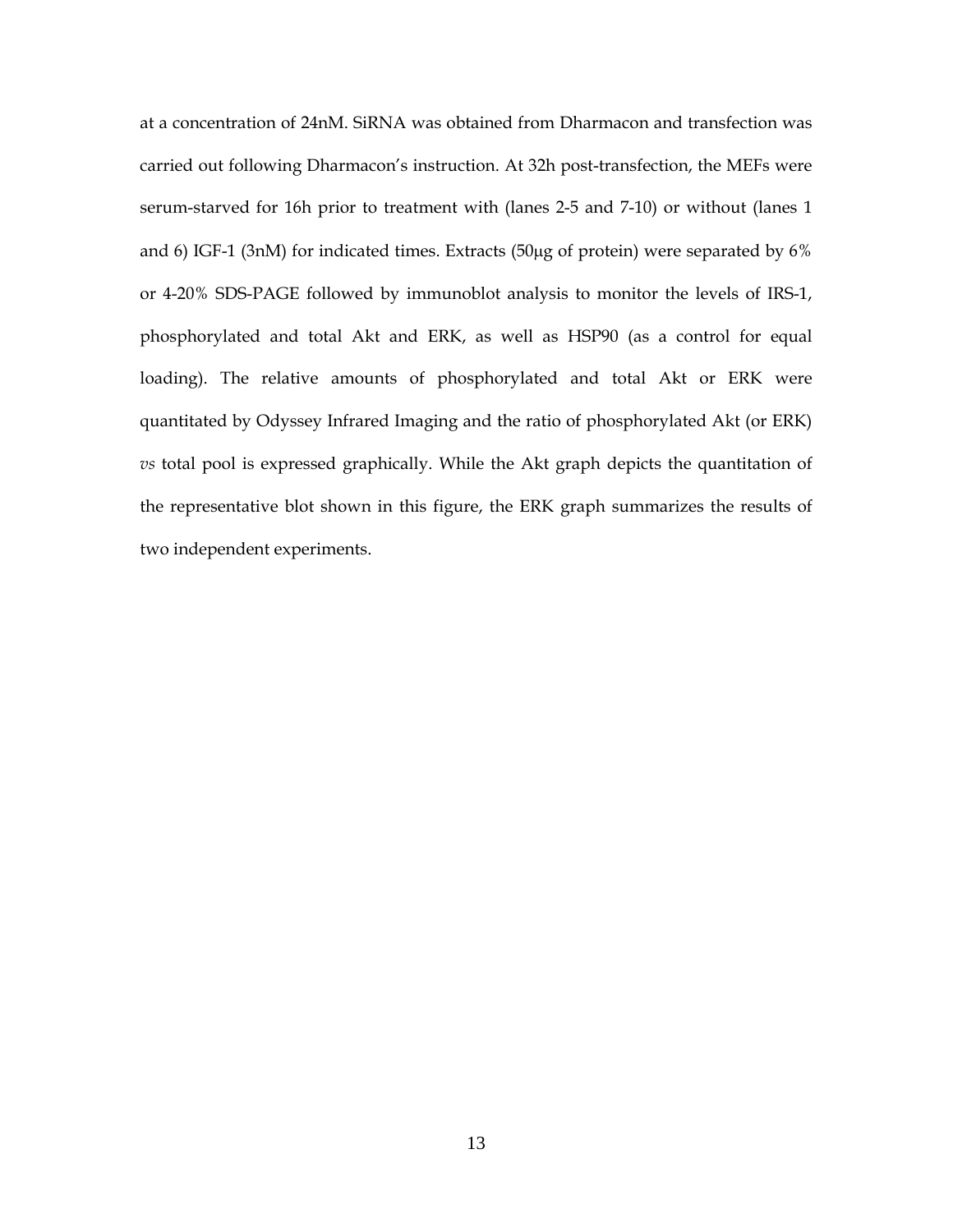

**Supporting Fig.8** Xu et al.

**Figure S8.** 

**Over-expression of Fbw8 and Rheb delayed Akt activation in response to IGF-1.** Given its critical role in mediating the activation of PI3-K/Akt pathway in response to insulin/IGF-1, diminished IRS-1 protein levels are expected to decrease Akt signaling, which can be measured by monitoring its phosphorylation at serine 473 using specific antibodies. MCF-7 cells were co-transfected with (lanes 4-6) or without (lanes 1-3) vectors expressing Myc-Fbw8 and HA-Rheb. At 36h post-transfection, cells were grown without serum and starved for 12h. IGF-1 was added to final concentration of 10nM and the treated cells were incubated for times as indicated. Cell extracts (50µg of protein) were analyzed by immunoblot to monitor the changes in the levels of endogenous IRS-1, Akt phosphorylated at serine 473, and total Akt, as well as to reveal the presence of ectopically expressed Myc-Fbw8 and HA-Rheb. The results revealed that MCF-7 cells, when over-expressing HA-Rheb and Myc-Fbw8 that reduced IRS-1 level by 50% based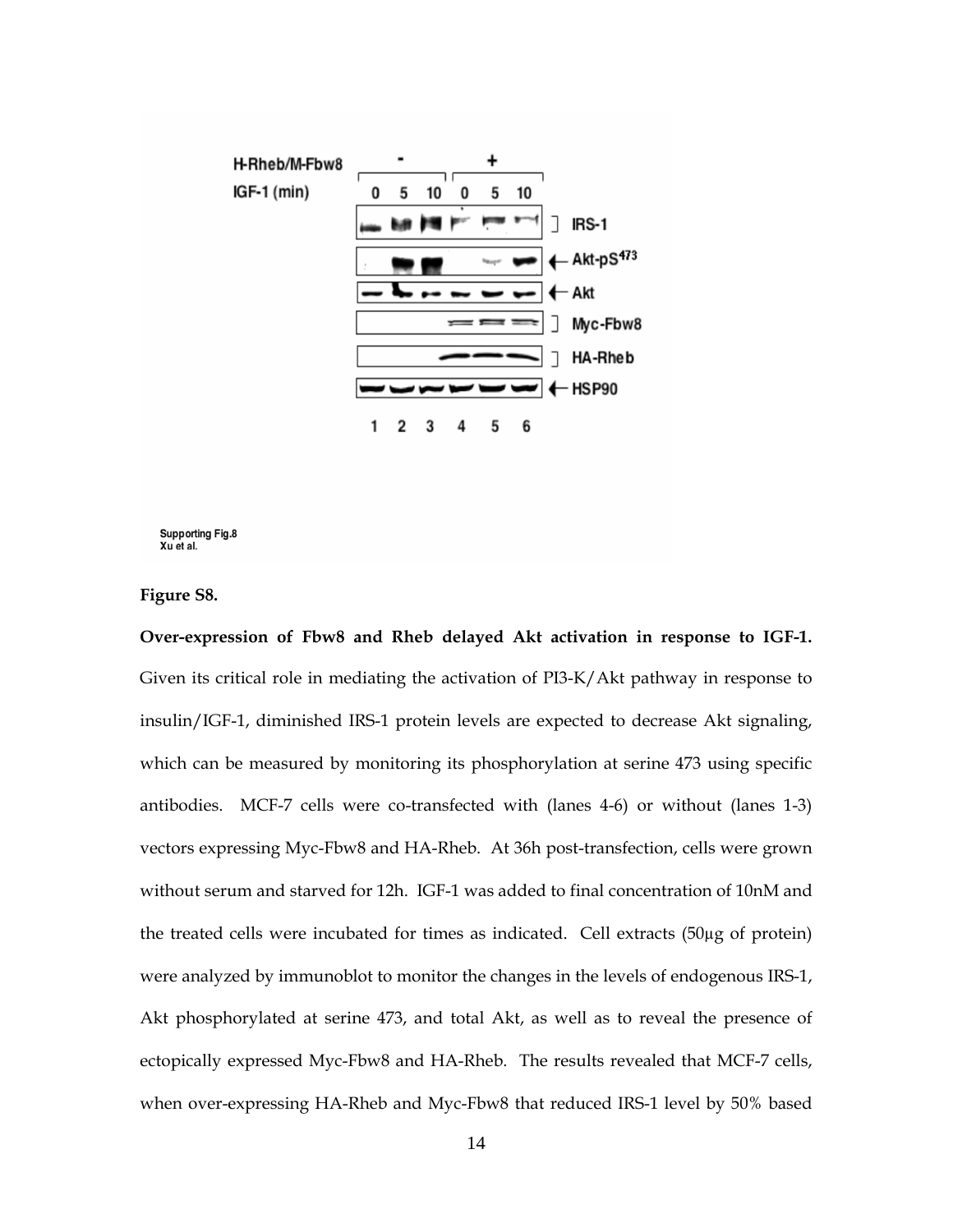on quantitation using Odyssey Infrared Imaging System, exhibited a decreased capacity to produce Ser473-phosphorylated Akt in response to IGF-1 (compare lanes 2 and 3 with lanes 5 and 6). Of note, the total levels of Akt remained unchanged.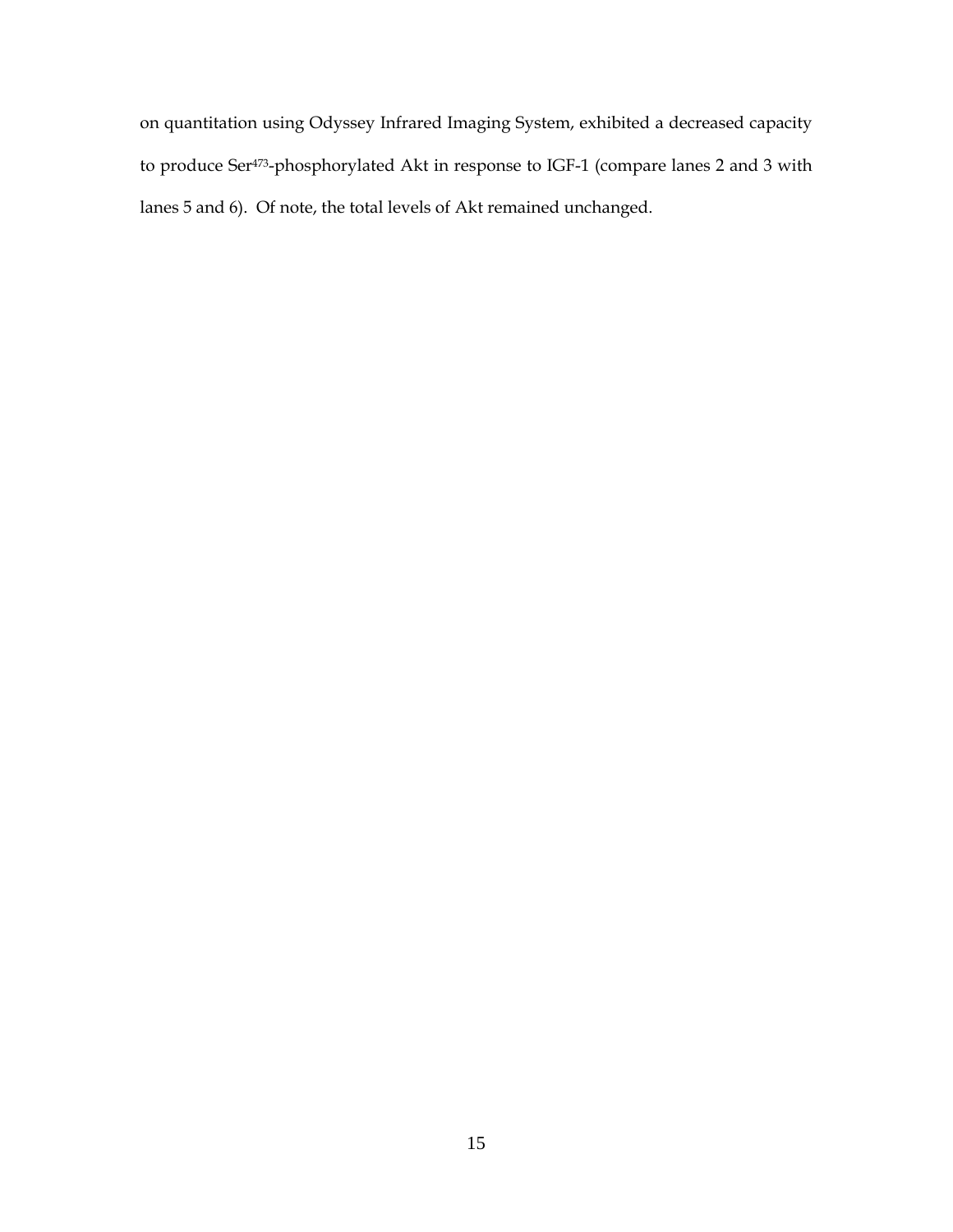#### **Supplemental experimental procedures**

*Plasmids* — The human V5-IRS-1 expression vector, pcDNA3.1-V5-IRS-1, was prepared using the pcDNA3.1/V5-DEST//LR Clonase™ II system (Invitrogen), per manufacturer's instructions, with human IRS-1 coding sequence purchased from Invitrogen (pENTRTM221). To construct human IRS-1 point mutants, site-direct mutagenesis was performed with pcDNA3.1-V5-IRS-1 as template, using the QuickChangeTM site-directed Mutagenesis Kit (Stratagene) and sets of primers as follows: V5-IRS-1S307A/S312A, TCACGCACTGAGGCCATCACCGCCACCGCCCCGG CCAGCATG (5') and CATGCTGGCCGGGGCGGTGGCGGTGATGGCCTCAGT GCGTGA (3'); V5-IRS-1S527A, CGAAA GAGAACTCACGCGGCAGGCACATCCCCT (5') and AGGGGATGTGCCTGCCGCGTGAGTTCTCTTTCG (3'); and V5-IRS-1<sup>5636A/S639A</sup>, GACTATATGCCCATGGCCCCCAAGGCCGTATCTGCCCCACAG (5') CTGTGGG GCAGATACGGCCTTGGGGGCCATGGGCATATAGTC (3'). To prepare V5-IRS-15A, two sequential mutagenesis reactions were carried out: first using V5-IRS-1S307A/S312A as template with the V5-IRS-1S527A primers, and then using the resulting DNA as template with the V5-IRS-1S636A/S639A primers.

To construct IRS-1 C-terminal truncations, a STOP codon was introduced into the coding sequence at a desired position by mutagenesis with pcDNA3.1-V5-IRS-1 as template, using the QuickChange<sup>TM</sup> site-directed Mutagenesis Kit (Stratagene) and sets of primers as follow: V5-IRS-1 (1-268), TTCCGCCCT CGCAGCTAGAGCCAGTCC TCGTCC (5') and GGACGAGGACTGGCTCTAGCTGCGAGGGCGGAA (3'); V5-IRS-1 (1-522), CTGGATAATCG GTTCCGATAGAGAACTCACTCGGCAGGC (5') and GCCTGCCGAGTG AGTTCTCTATCGGAACCGATTATCCAG (3'); V5-IRS-1 (1-574), GGACACAGGCACTCCTAGTTCGTGCCCACCCGC (5') GCGGGTGGGCACGAACT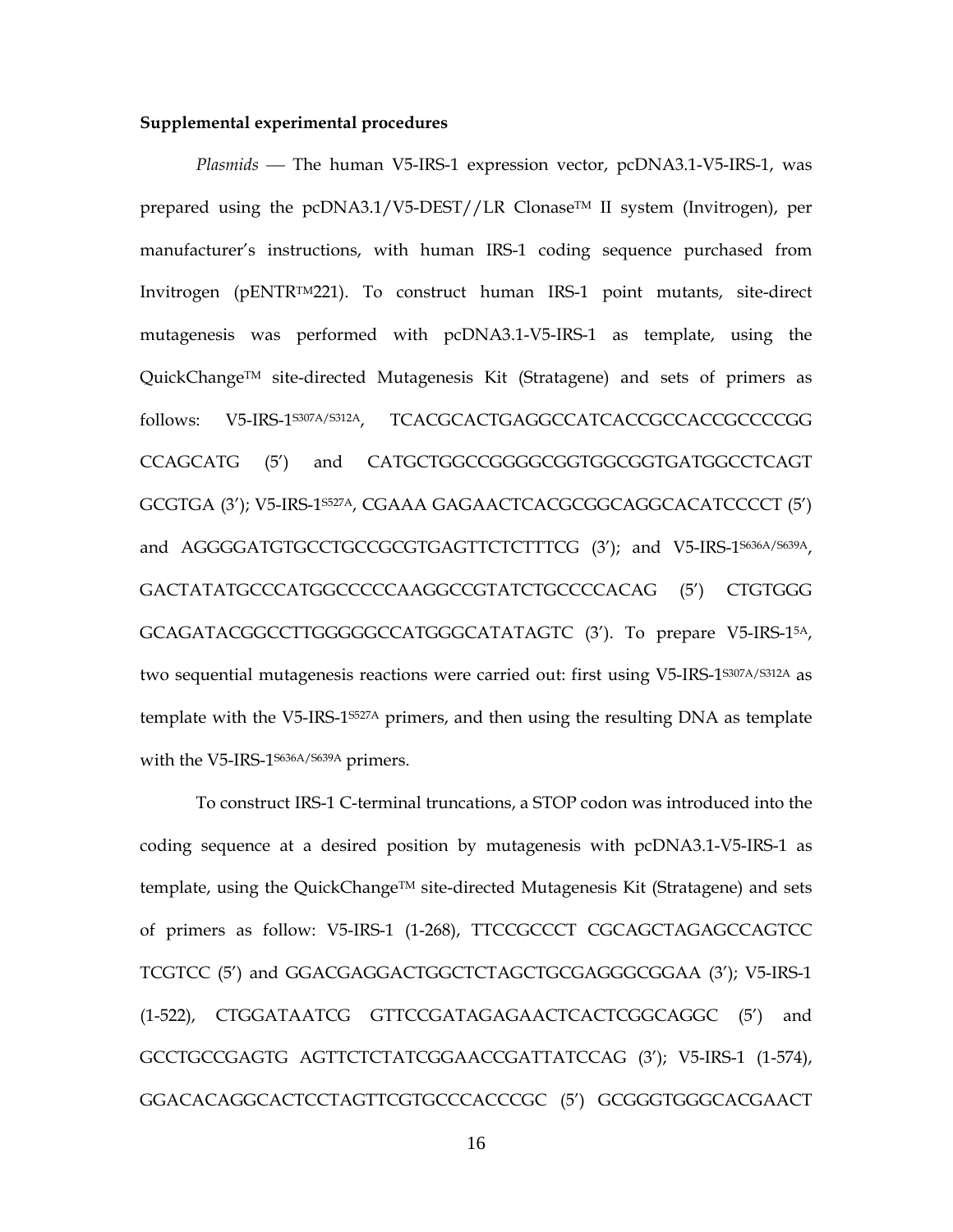# AGGAGTGCCTGTGTCC (3'); and V5-IRS-1 (1-627), GTGCCCAGTGGCCGATAGGG CAGTGGAGACTAT (5') and ATAGTCTCCACTGCCCTATCGGCCACTGGGCAC (3').

The GST-Fbw8/Skp1 bacterial co-expression vector, pGEX-4T3/pET-15b-(GST-Fbw8)-(His-Skp1), was created by inserting Fbw8 and Skp1 encoding sequence (Dias *et al*., 2002) into multi-cloning sites on the pGEX-4T3/pET-15b vector, generated as previously described (Wu *et al*., 2000b). All constructs were verified by DNA sequencing.

## **Antibodies and reagents**

The following antibodies were purchased: Skp1, c-Myc, HSP90, Ku-70 (Santa Cruz); ROC1 (Zymed); V5 (Invitrogen); IRS-1 and IRS-1 (pS307) (Upstate); Flag, β-actin, and rapamycin (Sigma); GST (Santa Cruz); and Akt and pAkt (pS473) (Cell Signaling Technology). Anti-CUL7 monoclonal antibody (Mab38) was described previously (Dowell *et al*., 2007). Anti-Fbw8 polyclonal antibody was generated by Covance Research Products, with GST-Fbw8 as antigen that was prepared using a method described previously (Dias *et al*, 2002). The following agents were purchased: human recombinant IGF-1 (Peprotech, Inc); purified human IRS-1 and S6K (Upstate); and E1 (Boston Biochem). PK-Ub and Ubc5c were prepared as described previously (Wu *et al*., 2000a).

## **Identification of human IRS-1 as an Flag-Fbw8-inetracting protein**

To isolate and identify Flag-Fbw8-inetracting proteins, twenty 150mm platesworth of FF8HEK cells were prepared, extracted, purified and analyzed by mass spectrometry as described previously (Dias *et al*., 2002). Silver stain analysis of Flag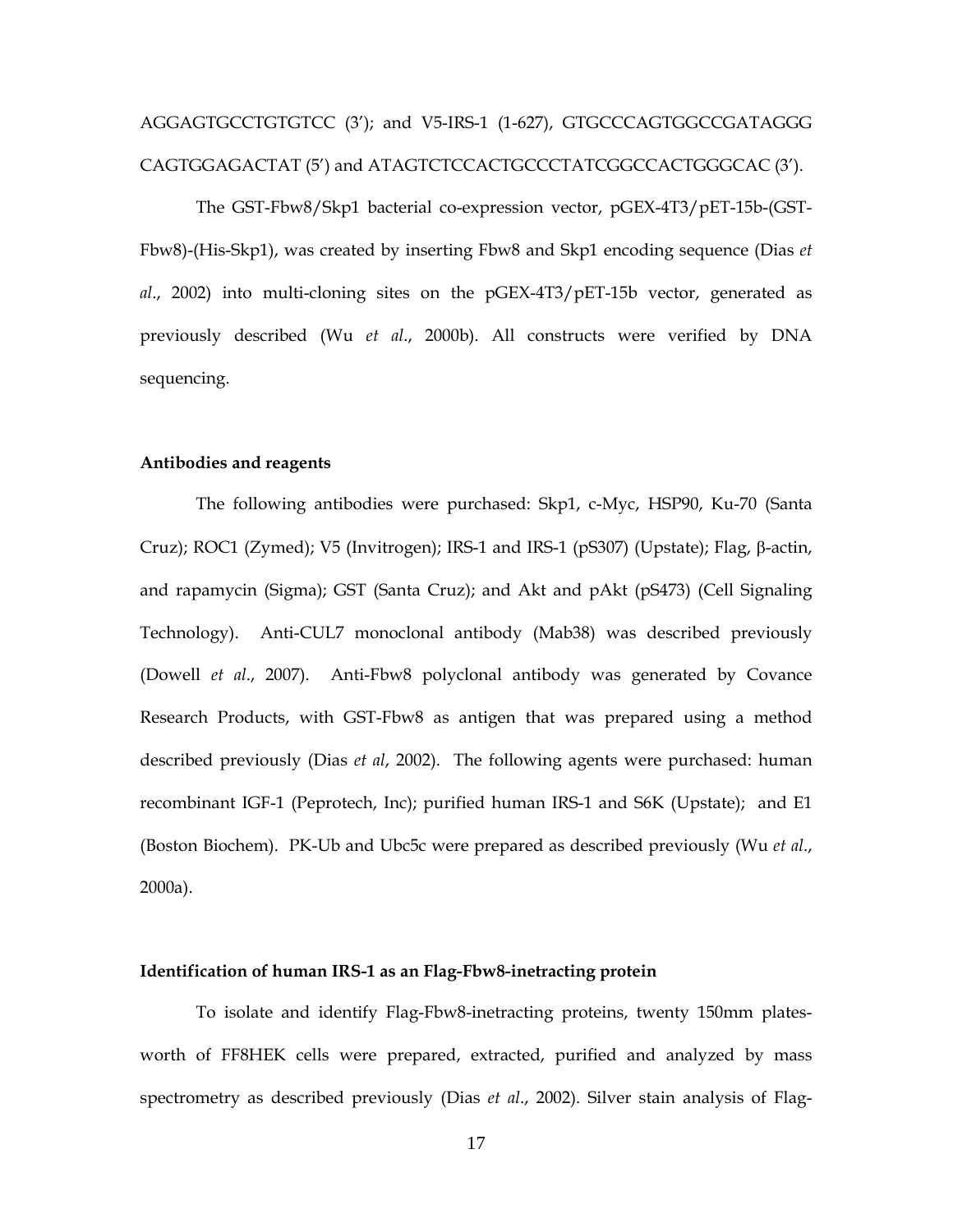Fbw8 associated proteins, which were eluted by Flag competing peptides of M2 matrix that had been immuno-adsorbed with extracts from FF8HEK cells. Eluted materials, corresponding to one 150-mm plate-worth of FF8HEK cells, were concentrated and separated by electrophoresis through 4-20% SDS-PAGE. Micro-HPLC/ESI-IT-MS/MS analysis of polypeptides with apparent molecular weight of 150KDa yielded two peptides that matched with those from human IRS-1 as indicated.

## *In vitro* **binding**

Procedure for preparing glutathione beads bound to the GST-Fbw8/Skp1 complex was described in Supporting Fig. 2A. For *in vitro* binding, purified human IRS-1 (60ng) was incubated with S6K (0.01ng) at  $37^{\circ}$ C for 30 min in a reaction mixture (20µl) containing 50mM Tris-HCl pH 7.4, 5mM  $MgCl<sub>2</sub>$ , 0.5mM DTT, 1mM ATP, 0.1 mg/ml BSA, 2mM NaF, and 10nM Okadaic acid. The phosphorylation mixture was then mixed with glutathione beads (20µl) containing GST-Fbw8/Skp1. Following incubation at 4°C for 1h, the beads were washed 3 times with buffer containing 10mM Tris-HCl, pH 7.4, 500mM NaCl, 0.5%NP-40, 5mM EDTA, and 5mM EGTA, prior to separation through 6% SDS-PAGE and immunoblot analysis using anti-IRS-1 antibody.

#### **Real-Time PCR**

Mouse embryonic fibroblasts were plated at a density of 106 per 10-cm-diameter dish. After washing twice with ice-cold PBS, RNA was isolated using the RNeasy kit (Qiagen). Two micrograms of total RNA was applied for reverse transcription by Superscript II reverse transcriptase (Invitrogen). The reaction mixture was diluted 10-fold and an aliquot (3µl) was used for Real-time PCR reaction on a DNA Engine Opticon Real Time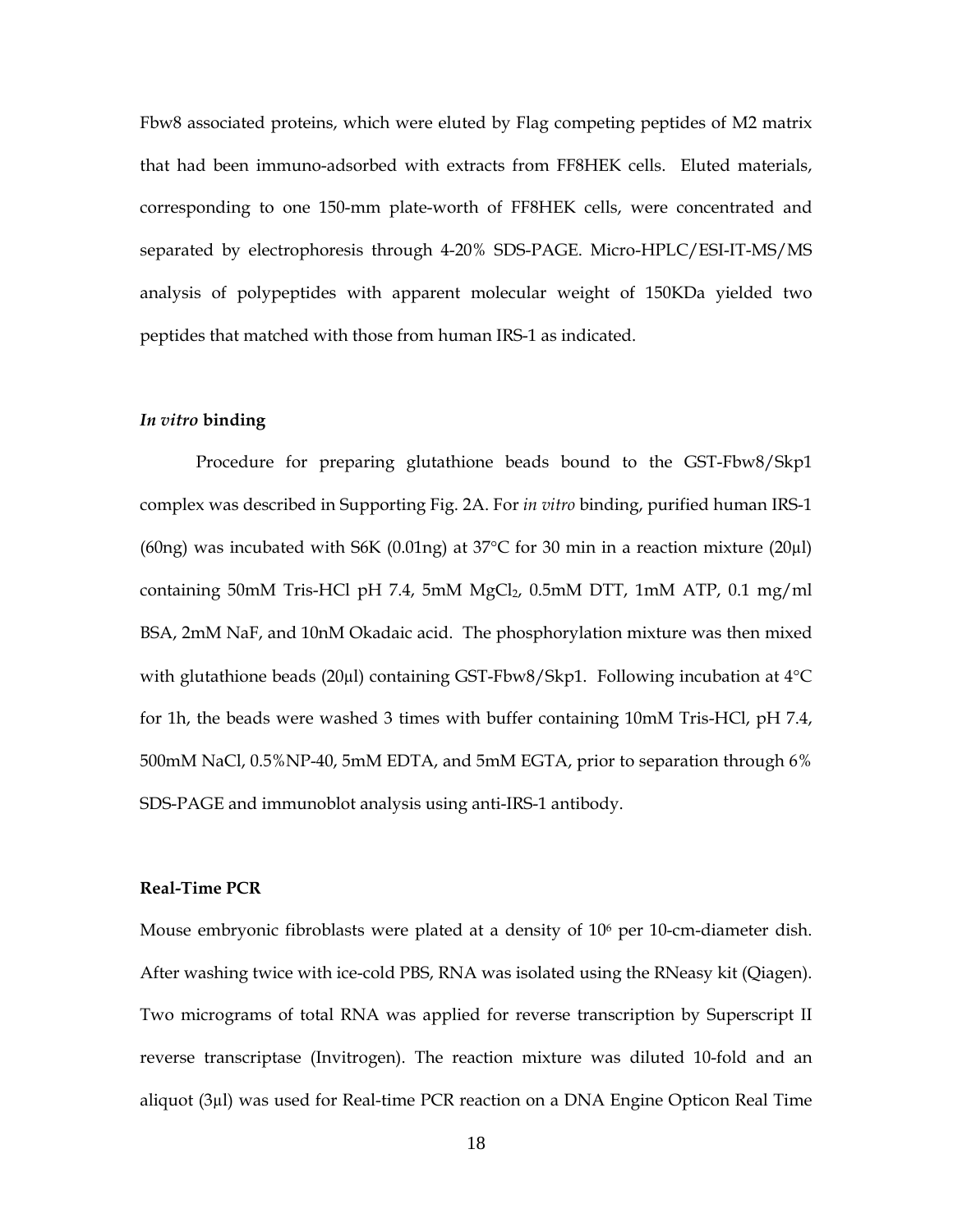System (MJ Research, Waltham, MA) using the SYBR Green JumpStart Taq ReadyMix kit (Sigma) according to manufacturer's instructions. Primers for mouse IRS-1 (Invitrogen) used for RT-PCR were 5'-GGCAGGGGAGGACTTGAG-3' and 5'- CTGGGTGGAGGGTTGTTG-3'. GAPDH was used as an internal standard.

## **Cell morphology analysis of CUL7+/+ and CUL7-/- MEFs**

Cells were fixed with 3.7% PFA (in PBS, RT) and washed with phosphate-buffered saline (PBS) plus 0.1% Triton X-100 and then blocked with 1% BSA in PBS. The cells were then stained with phalloidin Alexa 488 (5µl in 200µl of 1% BSA solution) and washed with PBS, followed by visualization of the actin cytoskeleton and DAPI with the fluorescence microscope. Note the enlarged, flat cell morphology of CUL7 -/-MEFs, particularly pronounced in later passages.